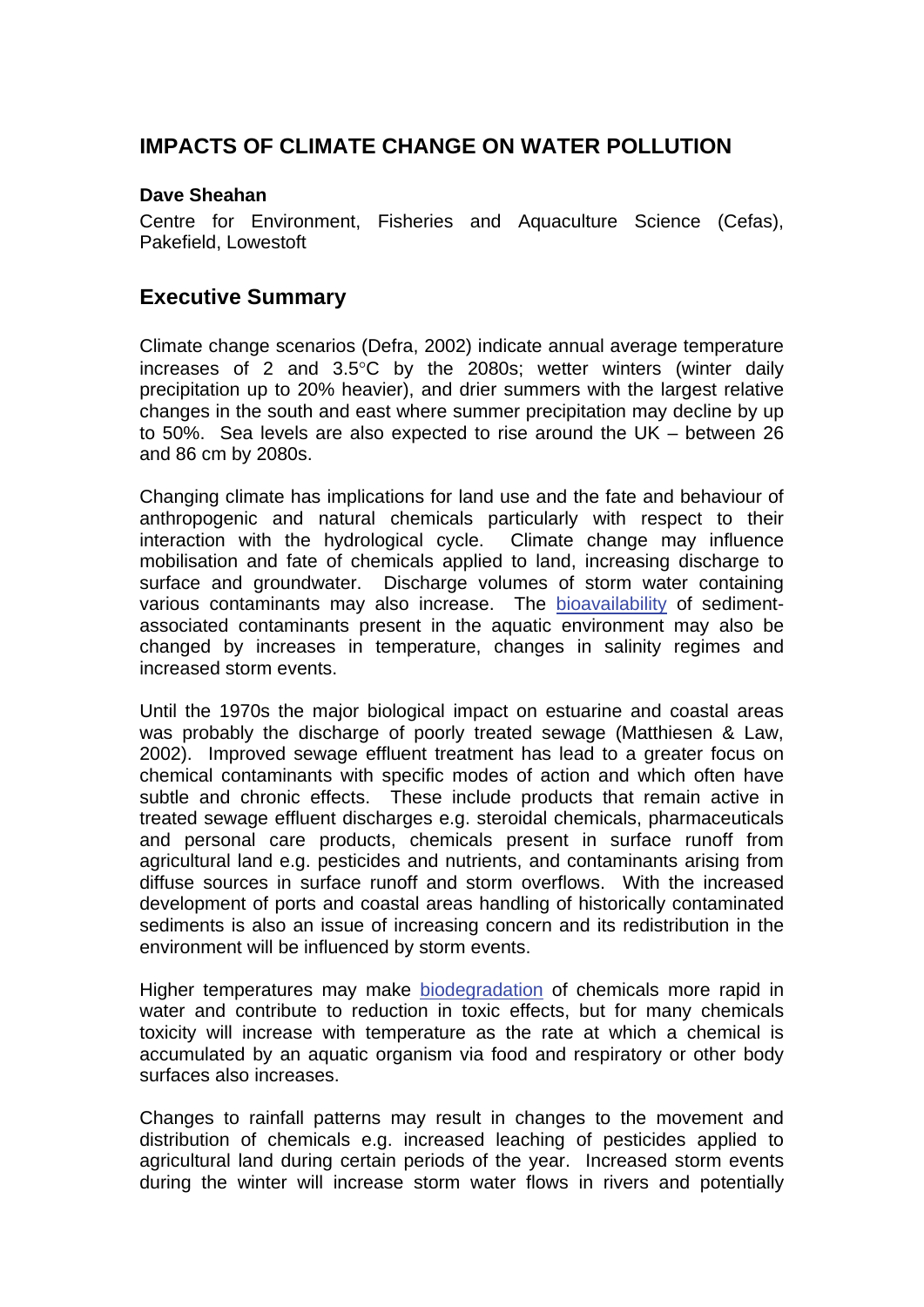inputs of untreated sewage effluent. Decreased river flows in the summer particularly in the South of England will result in higher relative contributions of treated sewage effluent. The biological oxygen demand will increase because of the increase in organic matter from treated sewage as well as any rise in temperature, which will increase bacterial respiration. Heavy storm events during summer periods are likely to result in flushing of untreated sewage effluent and diffuse pollutants from surface runoff in storm overflows.

Increased risk of flooding because of climate change has implications for the inundation of land that is contaminated. There may therefore be a greater risk of contaminants being remobilised in floodwater and of contaminated sediment and water reaching the freshwater and marine environment. Estimates indicate that there may be 100,000 sites affected by contamination in England and Wales with 5-20% requiring action to reduce risk of harm to people and the environment (EA, 2003). Contamination may arise through historic or recent industrial activity or due to natural processes. Just under half of the sites formally determined as contaminated thus far present a risk to controlled waters. The location of coastal industries e.g. power generation will need to take account of the increased risk of flooding in some coastal areas.

The use and fate in the marine environment of specific chemicals may also be influenced by climate change because of changes in farming practice (e.g. increased use of some pesticides) and consumer choice (e.g. increased use of UV sunscreens and fate and effects in the aquatic environment (Buser *et al*., 2006))

# **Level of Confidence**

Much monitoring effort has focussed on selected chemicals identified as of priority concern (e.g. metals such as mercury and organics such as hexachlorocyclohexane). In many cases, the concentration of these chemicals has declined with the introduction of tighter discharge consents and the improvement of sewage effluent treatment. With a few exceptions (e.g. in relation to sewage sludge disposal sites (Rees *et al.* 2006), Tributyltin (Rees et al. 2001) and steroidal chemicals), where contaminant-related biological effects are well characterised, changes in chemical concentrations have not been linked to changes in biological effects. Links between chemical concentrations, biological effects and climate change factors are not yet developed in the literature and where time series datasets do exist confidence in showing these links is low.

# **Key sources of Information**

See supporting evidence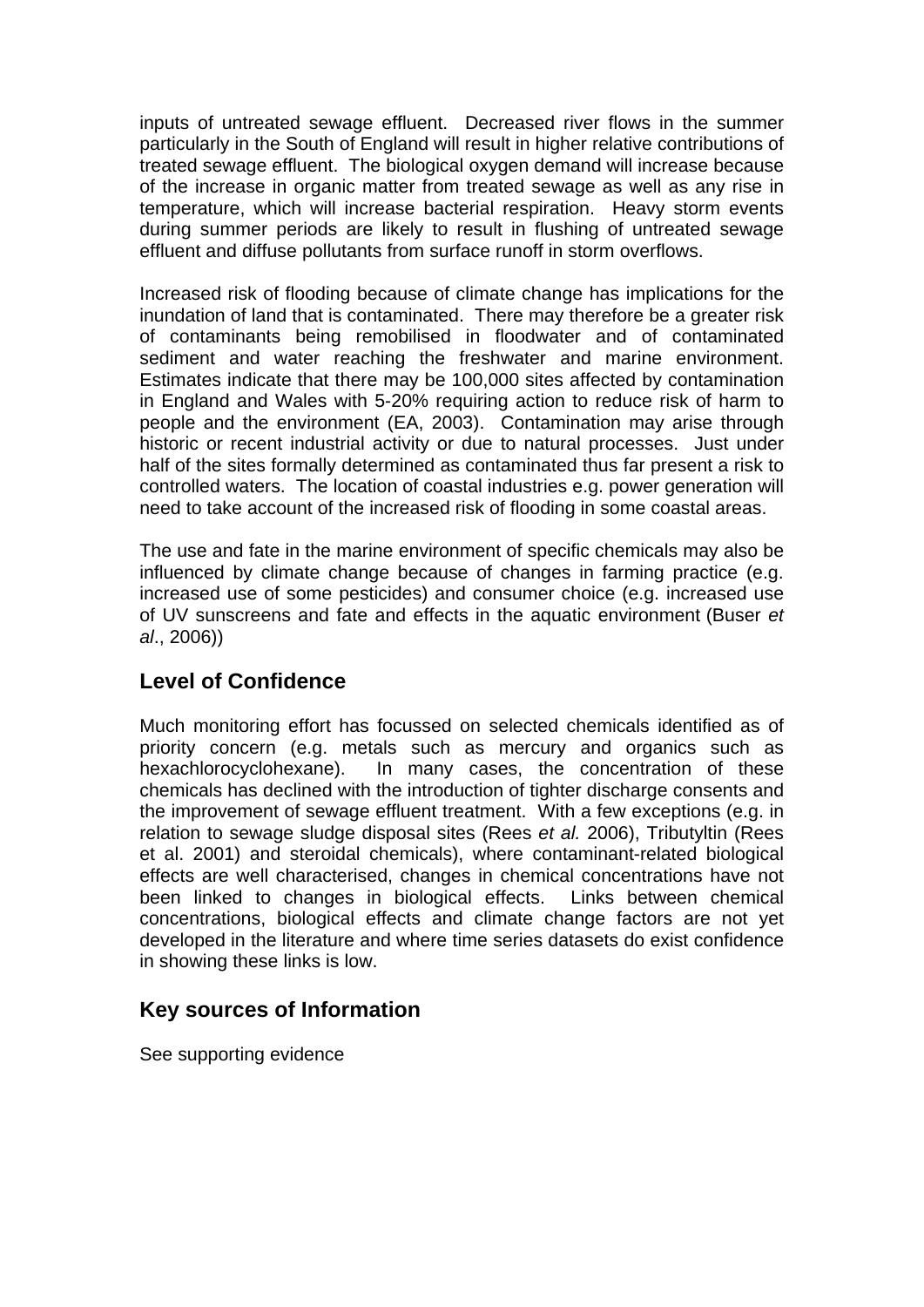# **Supporting Evidence**

Datasets for contaminants that are of relevance for investigation of climate change influence upon contaminant fate and effects in the marine environment relate to discharges to rivers and estuaries that will ultimately reach the sea and to monitoring data for coastal and offshore sites.

The Environment Agency manages a pollution inventory (established in 1998) to collect information on chemical and radioactive substances from industrial sites in England and Wales. This inventory covers the main emissions to controlled waters (river, estuary, sea) and sewer for different industry sectors. A similar pollutant release inventory has recently been made available by the Scottish Environmental Protection Agency. Data from these sources enables load calculations to be made and trends over time to be compared.

Figure 1 shows the change in concentration of a range of trace metals measured in UK surface waters at over 200 sites in England and Wales between 1980 and 2001. In each case, there is a decrease in dissolved metal concentration over this period. Figure 2 shows a similar decreasing trend in the concentration of some of the same trace metals in sediments of the River Mersey. The decrease shown in both cases is largely related to the control of various point sources such as industrial and sewage treatment works effluent discharges.

#### **Figure 1 Median site mean trace metal concentrations and upper 90th percentile for six trace metals measured at over 200 surface water sites in the England and Wales in 1980 and 2001 (EA, 2000)**



Various Departments and Agencies in the UK also contribute to monitoring programmes for the marine environment. Data on contaminants and biological effects from these programmes is integrated to provide an overview of the quality of the marine environment via the UK National Marine Monitoring Programme (NMMP). The NMMP ensures co-ordinated quality status monitoring between the UK Government Departments and agencies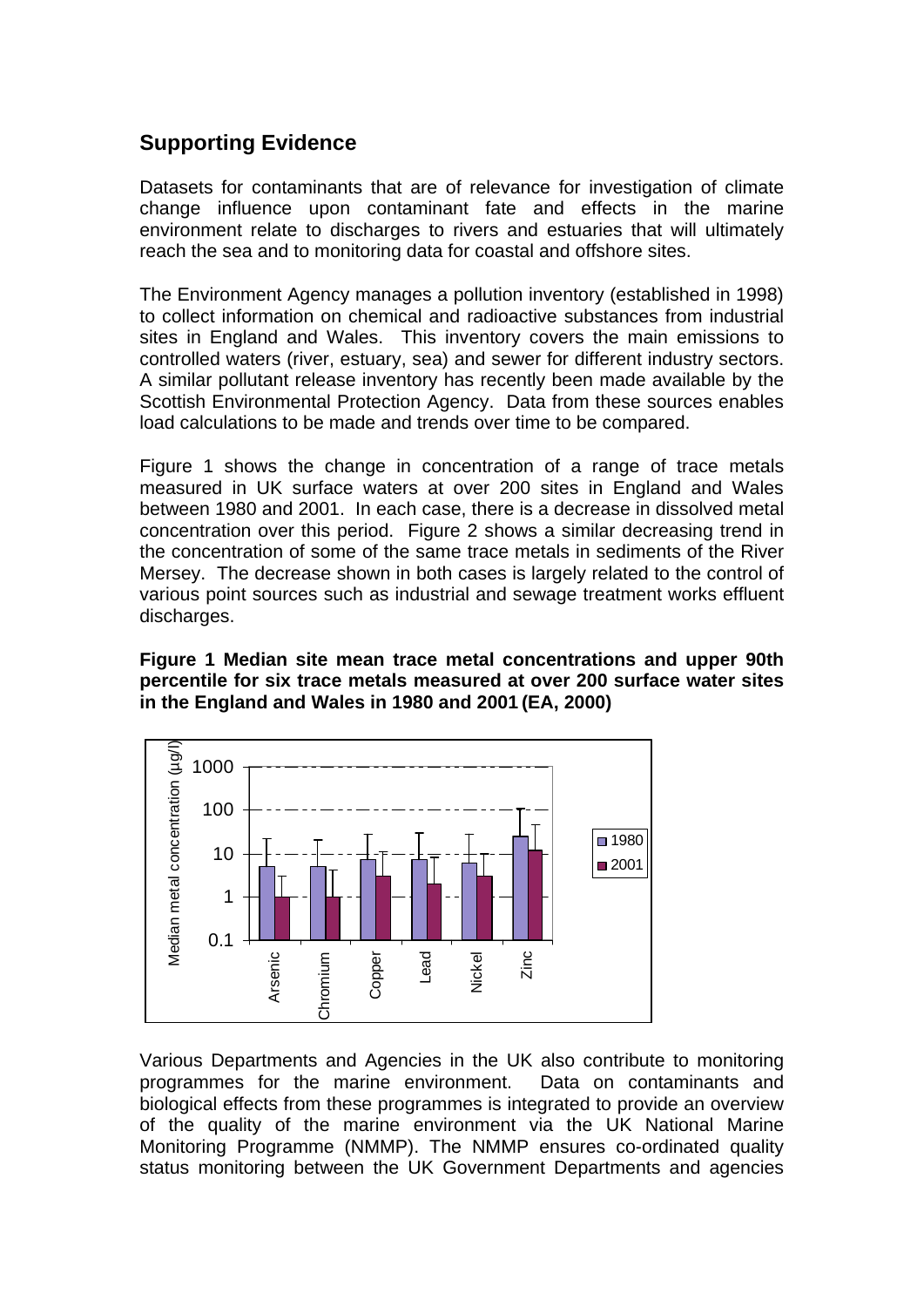with environmental responsibilities. Phase one of the NMMP was carried out in 1993-95 and 1996-1998 by a spatial survey at monitoring stations in estuarine, intermediate and offshore locations. This included the National Coastal Baseline Survey operated by the EA and its forerunner, the National Rivers Authority (NRA). Phase two of the programme (NMMP2) was started in 1999, concentrating on temporal trend monitoring and also introducing new biological effects studies. Based on over 100 locations, the programme monitors contaminants (trace metals, organic compounds) in water, sediment and biota (shellfish and fish); biological effects (health status of organisms); nutrients in water; and temperature and salinity. A full description is given at <http://www.defra.gov.uk/environment/water/marine/uk/science/monitoring.htm>





<sup>\*</sup> trace metal concentration is normalised to 40% silt content

In terms of historical contamination in the marine environment data derive from surveys of UK estuaries and ports (Table 1. and 2). [PAH concentrations](http://www.mccip.org.uk/arc/glossary.htm) measured in a number of English estuaries shows high concentrations of PAHs at some sites.

### **Table 1 PAH concentrations µg/kg dry weight in sediment samples from English estuaries collected between 1993 and 1996 (Jones and Franklin, 1998)**

| Location            | <b>Individual PAH</b> | <b>Total PAH range</b> |
|---------------------|-----------------------|------------------------|
|                     | range                 |                        |
| <b>River Tyne</b>   | $<$ 17-2417           | 236-10790              |
| <b>River Wear</b>   | 7-2264                | 753-12252              |
| <b>River Tees</b>   | 3-1973                | 581-7817               |
| <b>River Humber</b> | 8-981                 | 545-2972               |
| <b>River Thames</b> | 13-1071               | 597-5350               |
| <b>Blackwater</b>   | 89-1542               | 4011-8463              |
| <b>River Exe</b>    | $n/d-876$             | n/d-4654               |
| <b>River Tamar</b>  | $<$ 30-1102           | 6025-6194              |
| <b>River Mersey</b> | $< 5 - 1242$          | 6-5236                 |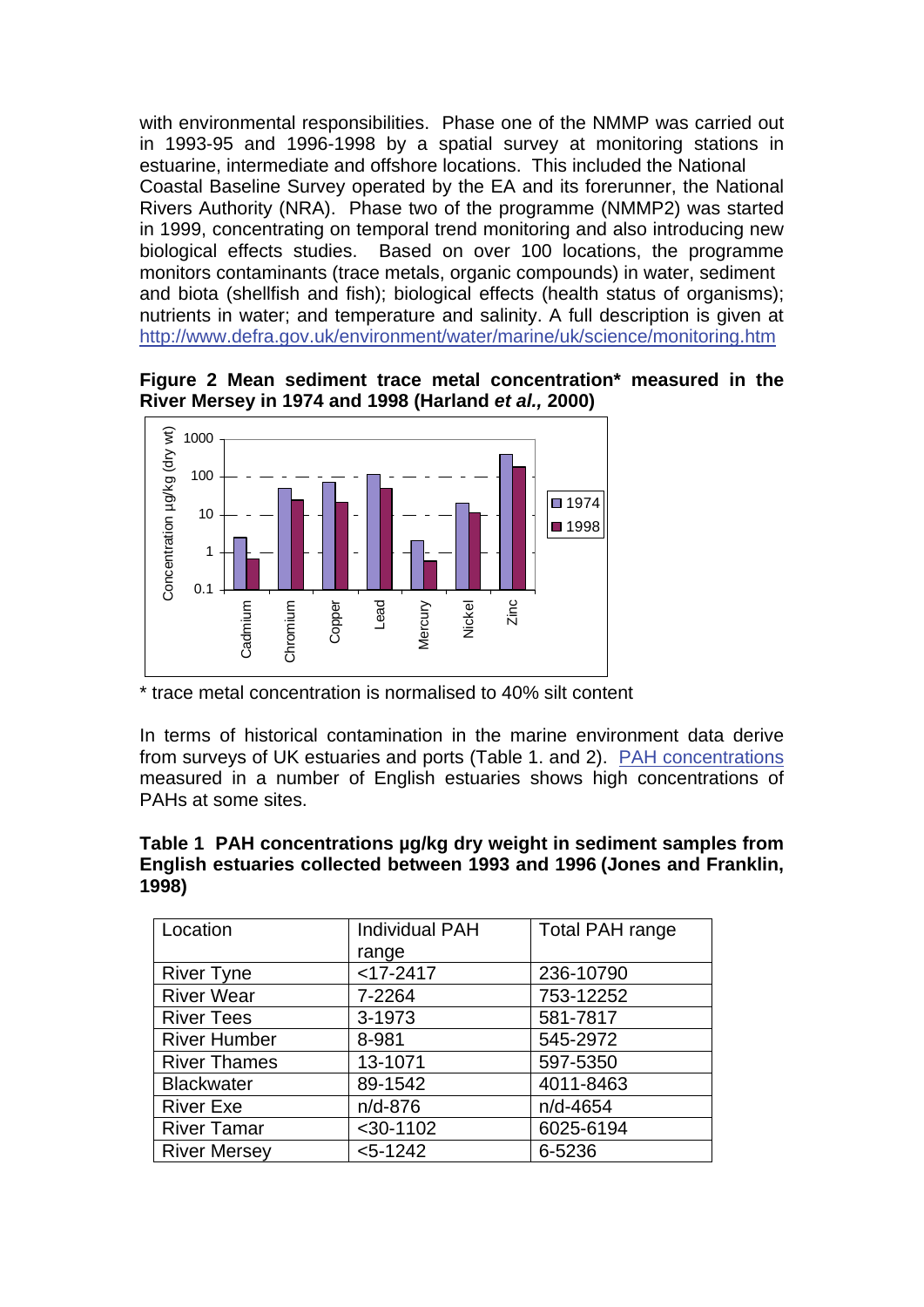Sediment metal concentration is also likely to be high in areas that are subject to dredging. The highest concentrations were measured at sites associated with industrial activity with the exception of some parts of Cornwall for which natural high background concentrations of arsenic are present.

**Table 2 Mean metal concentration range measured in dredged material (mg/kg wet weight) sampled from English estuaries, 1995-1997. The number of samples exceeding OSPAR guidelines is also shown. Based on Cefas data (Jones and Franklin, 2000)** 

| Metals sampled | Mean concentration | Number of sites |
|----------------|--------------------|-----------------|
|                | Range              | exceeding OSPAR |
|                |                    | guidelines      |
| Arsenic        | 3.94-44.00         | 6 > 50          |
| Cadmium        | $0.01 - 3.43$      | 29 > 2.5        |
| Chromium       | 4.46-400.75        | 12>200          |
| Copper         | 4.70-314.07        | 29>200          |
| Mercury        | $0.01 - 2.44$      | 24 > 1.5        |
| <b>Nickel</b>  | 0.90-28.64         | 1 > 100         |
| Lead           | 4.30-224.67        | 21 > 250        |
| Zinc           | 14.00-450.33       | 31 > 400        |

**Please acknowledge this document as: Sheahan, D (2006). Impacts of Climate Change on Pollution** *in* **Marine Climate Change Impacts Annual Report Card 2006 (Eds. Buckley, P.J, Dye, S.R. and Baxter, J.M), Online Summary Reports, MCCIP, Lowestoft, [www.mccip.org.uk](http://www.mccip.org.uk/)**